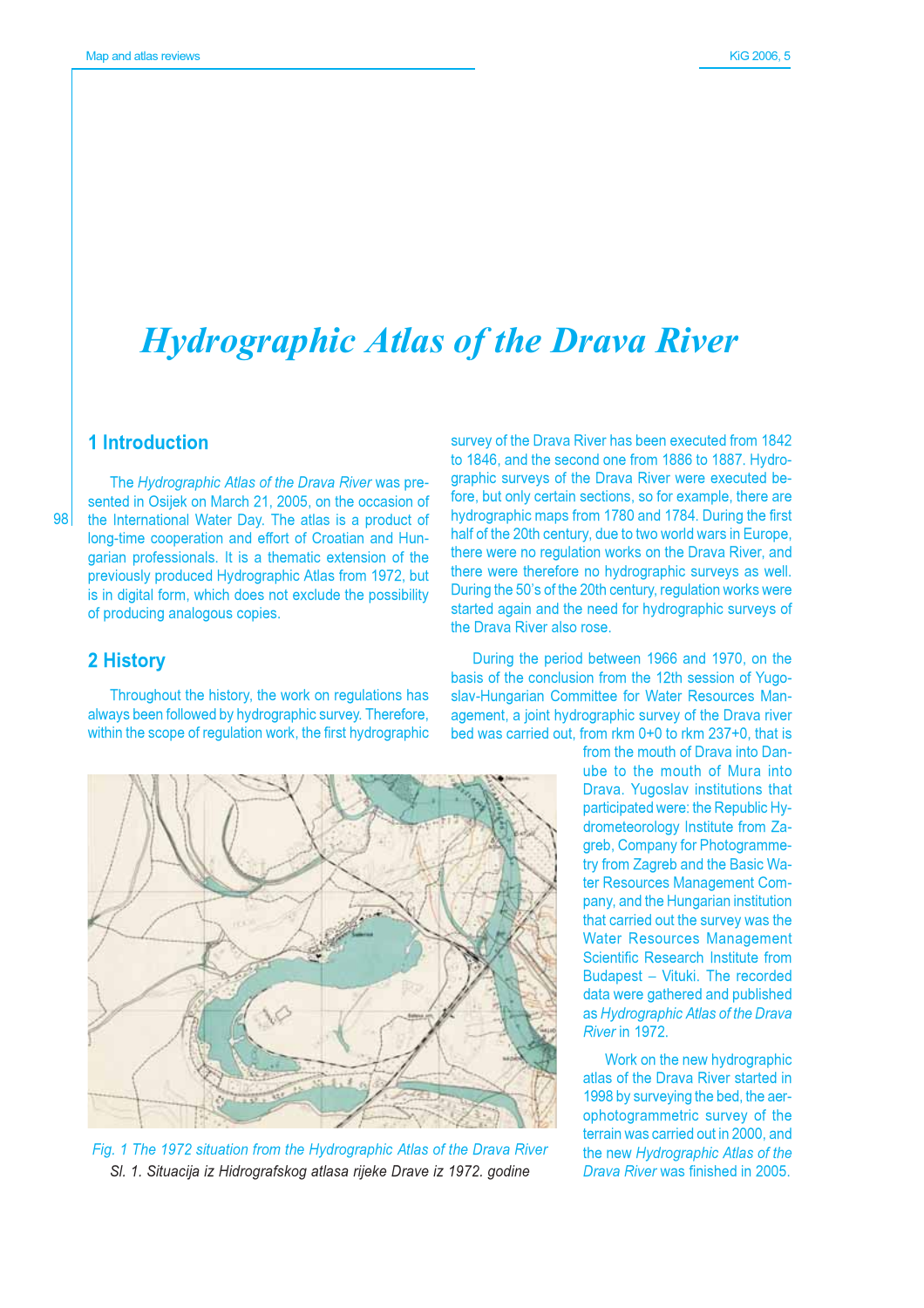# Hidrografski atlas rijeke Drave

## 1. Uvod

Prigodom svjetskog dana voda, 21. ožujka 2005. u Osijeku je prezentiran Hidrografski atlas rijeke Drave. Taj atlas plod je dugogodišnje suradnje i napora hrvatskih i mađarskih stručnjaka. Tematski se nastavlja na prethodno izrađen Hidrografski atlas iz 1972. godine, ali je izrađen u digitalnoj formi, što ne isključuje mogućnost izrade i analognih primjeraka.

## 2. Povijest

Tijekom povijesti uvijek su hidrografska snimanja pratila izvođenje regulacijskih radova. Tako je i u sklopu regulacijskih radova prva hidrografska izmiera rijeke Drave obavljena u razdoblju od 1842. do 1846. godine. a druga od 1886. do 1887. Hidrografske izmjere rijeke Drave obavljane su i prije, ali samo po pojedinim dionicama, pa primierice postoje hidrografske karte iz 1780. i 1784. godine. U prvoj polovici XX. stoljeća, zbog dva svjetska rata u Europi, dolazi do zatišja regulacijskih radova na rijeci Dravi, pa zbog toga nije bilo ni hidrografskih izmiera. Radovi se značajnije pokreću 50-tih godina XX. stoljeća i tada se javlja i potreba za hidrografskim izmjerama rijeke Drave.

U razdoblju od 1966. do 1970., na temelju Zaključka sa XII. zasjedanja jugoslavensko-mađarske Komisije za

vodoprivredu, obavljeno je zajedničko hidrografsko snimanje korita rijeke Drave od rkm 0+0 pa do rkm 237+0, tj. od ušća Drave u Dunav pa do ušća rijeke Mure u Dravu. S jugoslavenske strane u radovima su sudjelovali: Republički hidrometeorološki zavod iz Zagreba, Zavod za fotogrametriju iz Zagreba i Opće vodoprivredno poduzeće za slivno područje Drave i Dunava iz Osijeka, a s mađarske

strane snimanie je obavio Vodoprivredno znanstveno istraživački institut iz Budimpešte - Vituki. Snimljeni podaci su skupljeni i izdani 1972. godine kao Hidrografski atlas rijeke Drave.

Radovi na novom hidrografskom atlasu rijeke Drave počinju 1998. snimanjem korita, 2000. godine obavljeno je aerofotogrametrijsko snimanje terena, a 2005. godine novi Hidrografski atlas rijeke Drave je i završen.

# 3. Hidrografski atlas rijeke Drave iz 1972.

Hidrografski atlas rijeke Drave iz 1972. godine izrađen je u analognom obliku i u Gauss-Krügerovom projekcijskom sustavu, a sastoji se od tri cjeline, odnosno dijela:

- □ situacije terena u mjerilu 1:10 000
- $\Box$  crtanih glavnih evidencijskih profila i međuprofila
- □ uzdužnog profila.

Na situacijama iz starog atlasa (slika 1) prikazana su: mjesta i oznake glavnih evidencijskih profila kao i međuprofila, obale i stacionaža korita, rubovi korita kartirani iz podataka snimljenih 1886. godine, mostovi, regulacioni objekti, linije obrambenih nasipa te nazivi mjesta ovisno o teritoriju na hrvatskom ili mađarskom jeziku. Pri izradi tog atlasa nisu rađene nove topografske karte područja uz Dravu nego su kao podloga upotrijebljene



Fig. 2 EP/VO 147 valley profile SI. 2. Dolinski profil EP/VO 147

l 99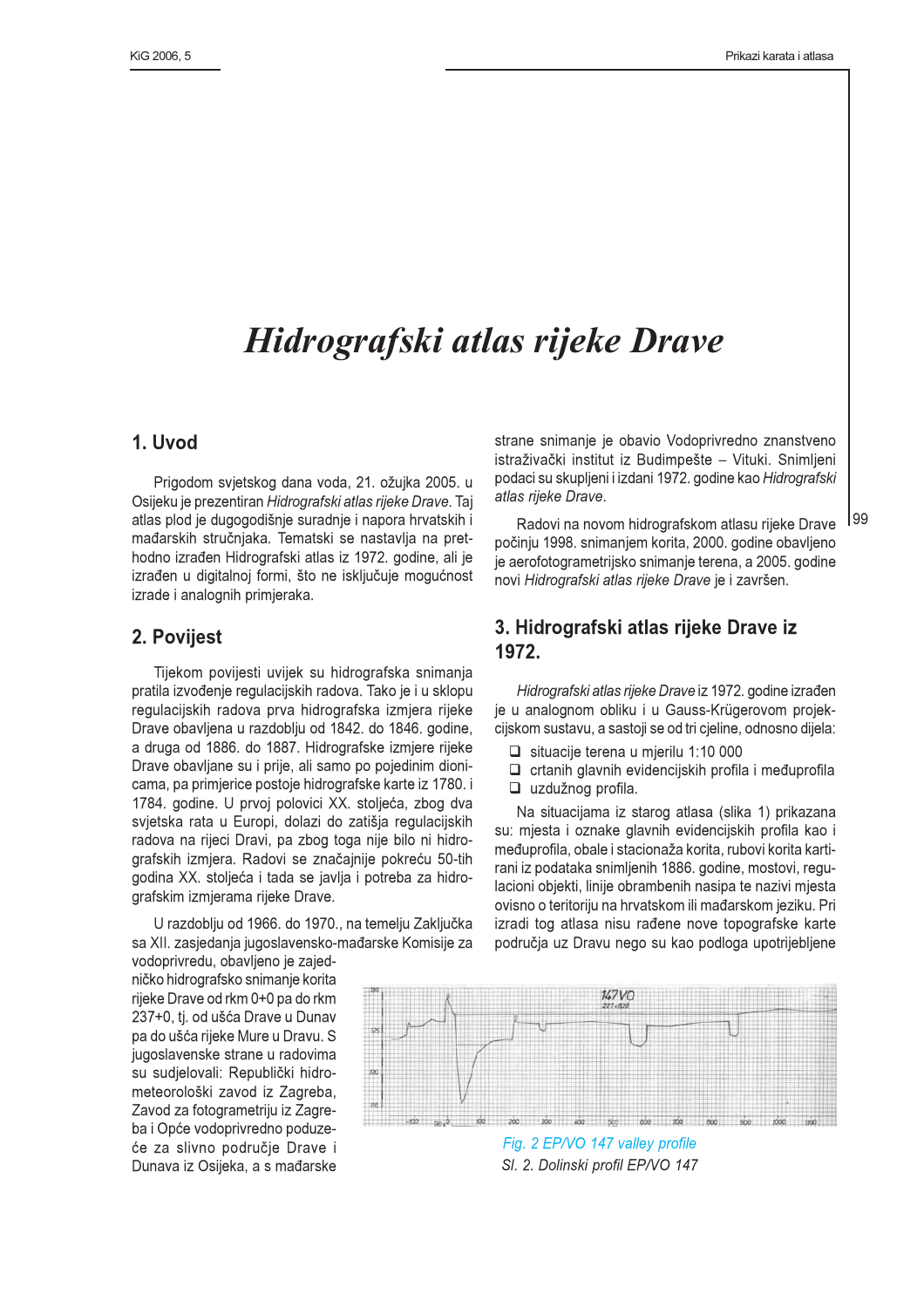





# **3 Hydrographic Atlas of the Drava River from 1972**

The Hydrographic Atlas of the Draya River from 1972 was produced in analogous form and using the Gauss-Krüger projection system, and consists of three sections:

- $\Box$  Terrain situation at 1:10 000
- □ Drawn main registry profiles and other profiles
- $\Box$  Longitudinal profile.

The situations from the old atlas (Fig. 1) show: locations and markings of main registry profiles, as well as other profiles, coasts and bed chainages, edges of the bed mapped in 1886, bridges, regulation objects, defence dike lines and names of places in Croatian or Hungarian, depending on territory. During the production of the atlas, new topographic maps of the area near Drava were not produced; existing maps were used as a basis, and on them the data on bed, dikes, river mouths etc. were mapped.

The main registry profile and valley profiles were mapped at intervals of about 1,5 rkm. 3-5 river profiles were surveyed between them. Fig. 2 shows the EP/VO 147 valley profile, which consists of bed profile and inundation profile on the left and right coast, while the river profile only contains the bed profile. The drawing shows the designed flood wave and the basic water level. The designed flood wave was accepted by Croatian and Hungarian experts and was taken from the Vituki report "Determination of Water Levels and Flow of Drava and Mura with various probabilities" from 1968. The basic water level is the water surface slope curve surveyed on November 11, 1968, reduced to the absolute zero "0" of water-gauge at Donji Miholjac.

Longitudinal profile of the Drava River contains altitude data on deepest points of the bed, that is thalweg, bed coasts, defence dikes, water-gauges, dams and confluences and the basic "0" and the flood level of water.

# **4 New Hydrographic Atlas of the Drava River**

There were significant changes in the flow of the Drava River in the last 30 years. Due to absence of current data on the terrain state (existing topographic maps of the area by the Drava River were from the end of the 70's and the beginning of 80's of the previous century), there was a need to repeat the survey of the bank and the area by the bank of Drava for required work in water economy, and also for the needs of other activities: forestry.

agriculture, environment protection, energetic... Therefore, the Permanent Croatian-Hungarian Committee for Water Economy decided on a joint production of the Hydrographic Atlas of the Drava River at its third meeting in 1997.

The Hydrographic Atlas was produced for the area from Donji Miholjac (rkm 70.2) to the mouth of the stream Dombo into Drava River (rkm 198.6), and from the bridge in Botovo (rkm 226.7) to the mouth of the river Mura into Drava (rkm 236.7), that is for the flow length of 138.4 km (Fig. 3). Those two sections encompass areas where the Drava River flows along the state border between the Republic of Croatia and the Republic of Hungary.

The width of the mapped area is 50 to 100 m from the dike base to the flood protected area in sections where there are dams, and in sections where there are no dams, the area was determined by the Republic of Croatia and the Republic of Hungary, each in its territory. The area encompassed by the Hydrographic Atlas of the Drava River is 23 000 ha.

Since the Hydrographic Atlas of the Drava River was mutually produced by the Republic of Croatia and the Republic of Hungary, distribution of work was executed according to technological units of atlas production and under condition that expenses of both countries are about equal. The difference in expenses could only be equalized in work, and not in money.

According to the adopted Detailed Program, the work was distributed between the Republic of Croatian and the Republic of Hungary as follows:

 $\Box$  The work started with preparatory work for measuring deposits, published by the Republic of Hungary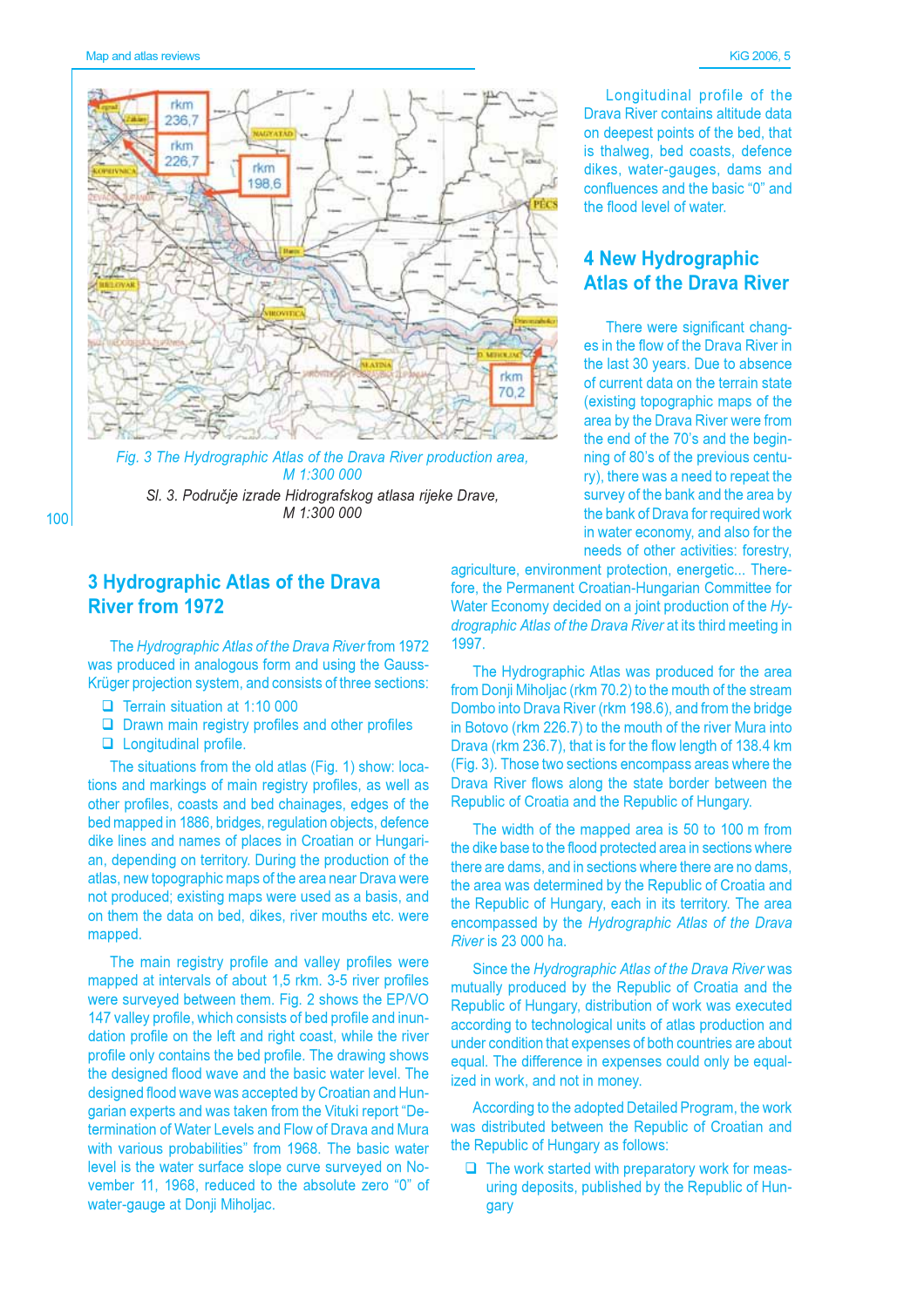postojeće karte i na njih su kartirani snimlieni podaci o koritu, nasipima. ušćima sporednih vodotoka itd.

Glavni evidencijski profili su i dolinski profili i snimani su na razmacima oko 1,5 rkm. Između njih snimljeno je 3-5 riječnih profila. Na slici 2 je prikaz dolinskog profila EP/VO 147 koji se sastoji od profila korita i profila inundacije na lijevoj i desnoj obali, dok se riječni profil sastoji samo od profila korita. Na crtežu su prikazani mierodavni poplavni nivo i osnovni nivo vode. Mjerodavni poplavni nivo je prihvaćen nivo od hrvatskih i mađarskih stručnjaka, a uzet je iz izvještaja Vitukija "Određivanje vodostaja i protoka Drave i Mure različitih vjerojatnosti" iz 1968. godine. Osnovni nivo vode je krivulja pada vodnog lica snimljenog 11. studenoga 1968., reducirana na apsolutnu kotu "0" vodomjera kod Donjeg Miholjca.

Uzdužni profil rijeke Drave sadrži visinske podatke o najdubljim točkama korita odnosno talvegu, obalama korita, obrambenim nasipima, vodokazima, ustavama i utocima te o osnovnoj "0" i poplavnoj razini vode.

# 4. Novi hidrografski atlas rijeke Drave

U posljednjih 30 godina dogodile su se značajne promjene u toku rijeke Drave. Za potrebne radove u vodnom gospodarstvu, ali također i za potrebe drugih dielatnosti: šumarstvo, polioprivreda, zaštita okoliša, energetika ..., a zbog nepostojanja aktualnih podataka o stanju na terenu (postojeće topografske karte područja uz rijeku Dravu datiraju iz kraja sedamdesetih i početka osamdesetih godina prošlog stoljeća), ukazala se potreba za ponovnim snimanjem korita i područja uz korito rijeke Drave. Zato je Stalna hrvatsko-mađarska komisija za vodno gospodarstvo na svom III. zasjedanju 1997. godine donijela odluku o zajedničkoj izradi Hidrografskog atlasa rijeke Drave.

Hidrografski atlas izrađen je za područje od Donjeg Miholica (rkm 70.2) pa do ušća potoka Dombo u rijeku Dravu (rkm 198,6) te od mosta u Botovu (rkm 226,7) pa do ušća rijeke Mure u Dravu (rkm 236,7), odnosno za duljinu toka od 138,4 km (slika 3). Te dvije dionice obuhvaćaju ona područja gdje rijeka Drava teče uz državnu granicu između Republike Hrvatske i Republike Mađarske.

Širina područja koje je kartirano je na dionicama gdje postoje nasipi od 50 do 100 m od nožice nasipa prema branjenoj strani, a na dionicama gdje nema nasipa, područje su odredile Republika Hrvatska i Republika Mađarska, svaka na svojem teritoriju. Površina područja koja je obuhvaćena Hidrografskim atlasom rijeke Drave je 23 000 ha.



Fig. 4 Analogous topographic representation M 1:10 000 SI. 4. Analogni topografski prikaz M 1:10 000

> Budući da su Hidrografski atlas rijeke Drave izradile zajedno Republika Hrvatska i Republika Mađarska, podjela radova učinjena je prema tehnološkim cjelinama izrade atlasa i uz uvjet da troškovi jedne i druge države budu podjednaki. Razlika u troškovima mogla se izjednačiti samo u radovima, a ne i u novcu.

Prema usvojenom Detaljnom programu radovi između Republike Hrvatske i Republike Mađarske podijeljeni su na sljedeći način:

- $\Box$  Radovi su počeli pripremnim radovima za mierenie nanosa koje je obavila Republika Mađarska
- □ Terenske radove za fotogrametrijsko snimanje obavile su svaka država na svom teritoriju
- Aerofotogrametrijsko snimanje obavila je Republika Hrvatska, kao i aerotriangulaciju, stereofotogrametrijsku izmieru i kartografsku obradu
- □ Snimanie korita obavila ie Republika Mađarska kao i mierenie nanosa i analizu rezultata mierenia nanosa
- □ Usklađivanje i kompletiranje atlasa obavile su zajednički Republika Hrvatska i Republika Mađarska.

Prema obavljenim radovima u grubo se može reći da je Republika Mađarska obavila hidrografske radove, ti. snimanje poprečnih profila korita i obradu nanosa, dok je Republika Hrvatska obavila fotogrametrijske radove i kartografsku obradu.

U radovima Republike Mađarske sudjelovali su:

- □ Direkcija za zaštitu okoliša i vode Južnog Prekodunavlja (Dél-dunántúli Környezetvédelmi és Vízügyi Igazgatóság, a od početka izrade do 31. prosinca 2003. godine Direkcija za vode Južnog Prekodunavlja, tj. Dél-dunántúli Vízügyi Igazgatóság) u Pečuhu
- □ Srednia škola Dolina Drave u Barču (Dráva-völgye középiskola, Barcs)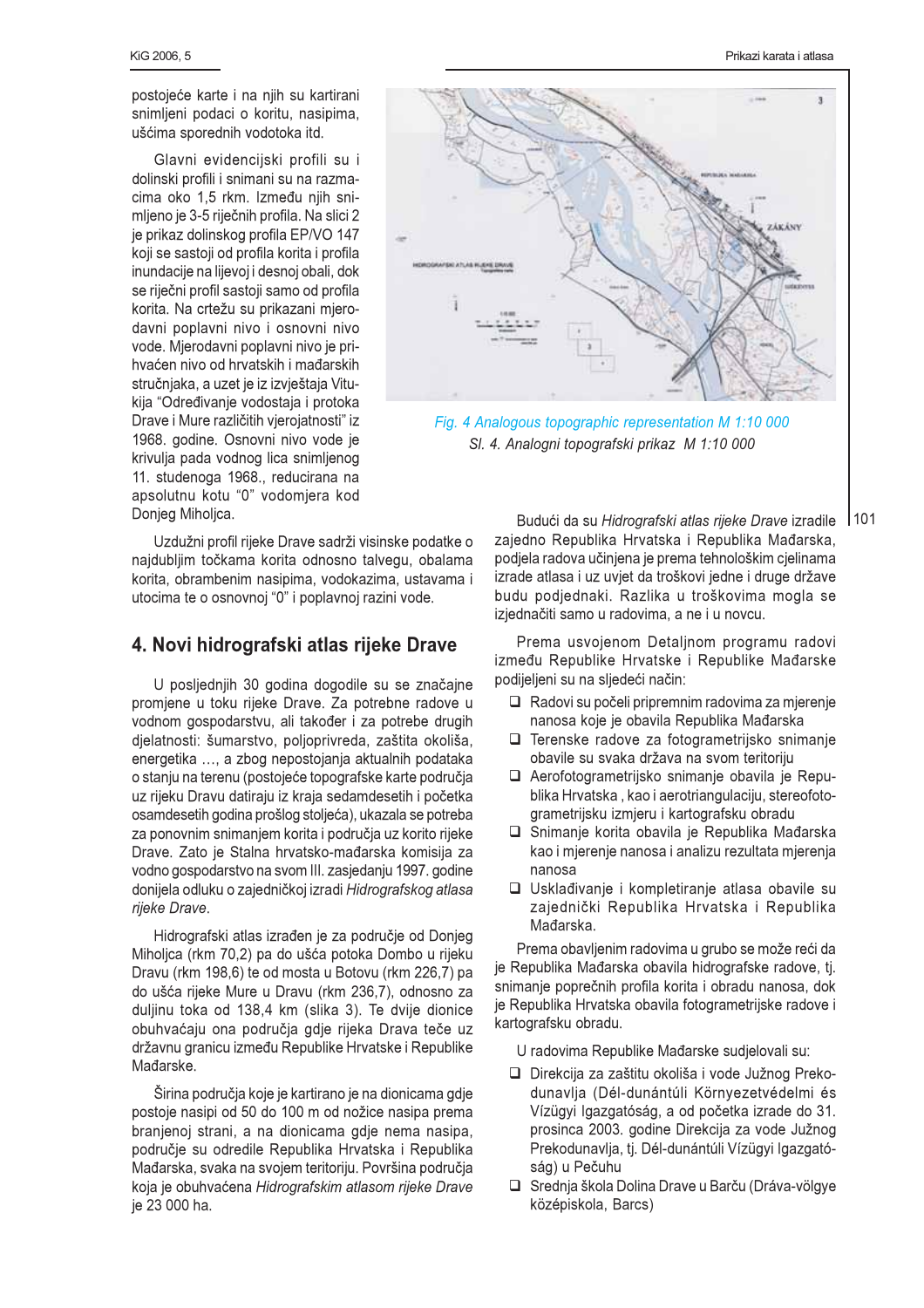

Fig. 5 Digital topographic representation SI, 5. Digitalni topografski prikaz

- □ Field work for photogrammetric survey was carried out by each country in its territory
- $\Box$  Aerophotogrammetric survey was executed by the Republic of Croatia, as well as aerotriangulation. stereophotogrammetric survey and cartographic editina
- $\Box$  Survey of the river bed was done by the Republic of Hungary, as well as deposit survey and deposit survey results analysis
- $\Box$  Harmonization and completion of the atlas was done by both countries.

According to the published work, one can roughly state that the Republic of Hungary executed hydrographic work, i.e. survey of transversal bank profiles and deposit editing, while the Republic of Croatia carried out photogrammetric work and cartographic editing.

The Hungarian side of work included:

- □ Dél-dunántúli Környezetvédelmi és Vízügyi Igazgatóság (Board for Environment Protection and Waters of Southern Transdanube, and from start of production to December 31, 2003, Déldunántúli Vízügyi Igazgatóság, i.e. Board for Waters of Southern Transdanube) in Pécs
- □ Dráva-völgye középiskola, Barcs (High School Drava Valley in Barcs)
- U Vízügyi Tudományos Kutató Rt. Hidrológiai Intézet, Budapest (Hydrological Institute of the Scientific-Research Institute for Waters Ltd. in Budapest)
- Geodetic Company Ltd. in Osijek.

The Croatian side of work included:

- □ Croatian Waters VGO Osijek and VG Depratment Varaždin
- **Q** Company for Photogrammetry Ltd. in Zagreb
- Geodetic Company Ltd. in Osijek.

The Republic of Croatian and the Republic of Hungary employ different projection and height systems. The Republic of Croatia uses the Gauss-Krüger coordinate system with heights above the Adriatic Sea, while the Republic of Hungary uses the EOV coordinate system with heights above the Baltic Sea. These systems cannot be linked directly. The transformation between them can only be realized experimentally, on the basis of surveying same points in both systems. Considering that each country conducted field surveys only in its territory, the solution was found in the UTM coordinate system from which data transformation to both the Gauss-Krüger coordinate system and the EOV coordinate system can be done. Therefore, the Hydrographic Atlas of the Drava River was produced in the UTM coordinate system with the Baltic height system, and that is the basic variant containing all original data. Each

country possesses the basic variant in its projection and height system, i.e. the Republic of Hungary in EOV coordinate system with heights above the Baltic Sea, and the Republic of Croatia in Gauss-Krüger coordinate system with heights above the Adriatic Sea.

The content of the new Hydrographic Atlas can be divided into four parts:

- **Q** Topographic Representation
- **Q** Transversal Profiles
- **Q** Longitudinal Profiles
- $\Box$  Deposit regime.

The atlas was conceived as a sequel to the Hydrographic Atlas of the Drava River from 1972 and is almost identical to it, except for an added chapter on deposit regime. The main difference is the way of production. The 1972 atlas is in analogous form, and the new one in digital. The basic difference between analogous and digital editing is that all content are in one representation image in analogous processing, while in digital processing, various content is in different independent layers which are easily put one over another, forming reference images resulting in wanted representation. Each of those images, it means layers, has a database.

#### **4.1 Topographic Representation**

Data for the production of the topographic representation were acquired using contemporary GPS-devices, automatized surveying of bed depths and photogrammetric field survey. The topographic representation was made in a digital form by stereophotogrammetric survey. However, several copies in digital form were also produced.

Stereophotogrammetric horizontal and height field and detail survey from aeroimages are produced using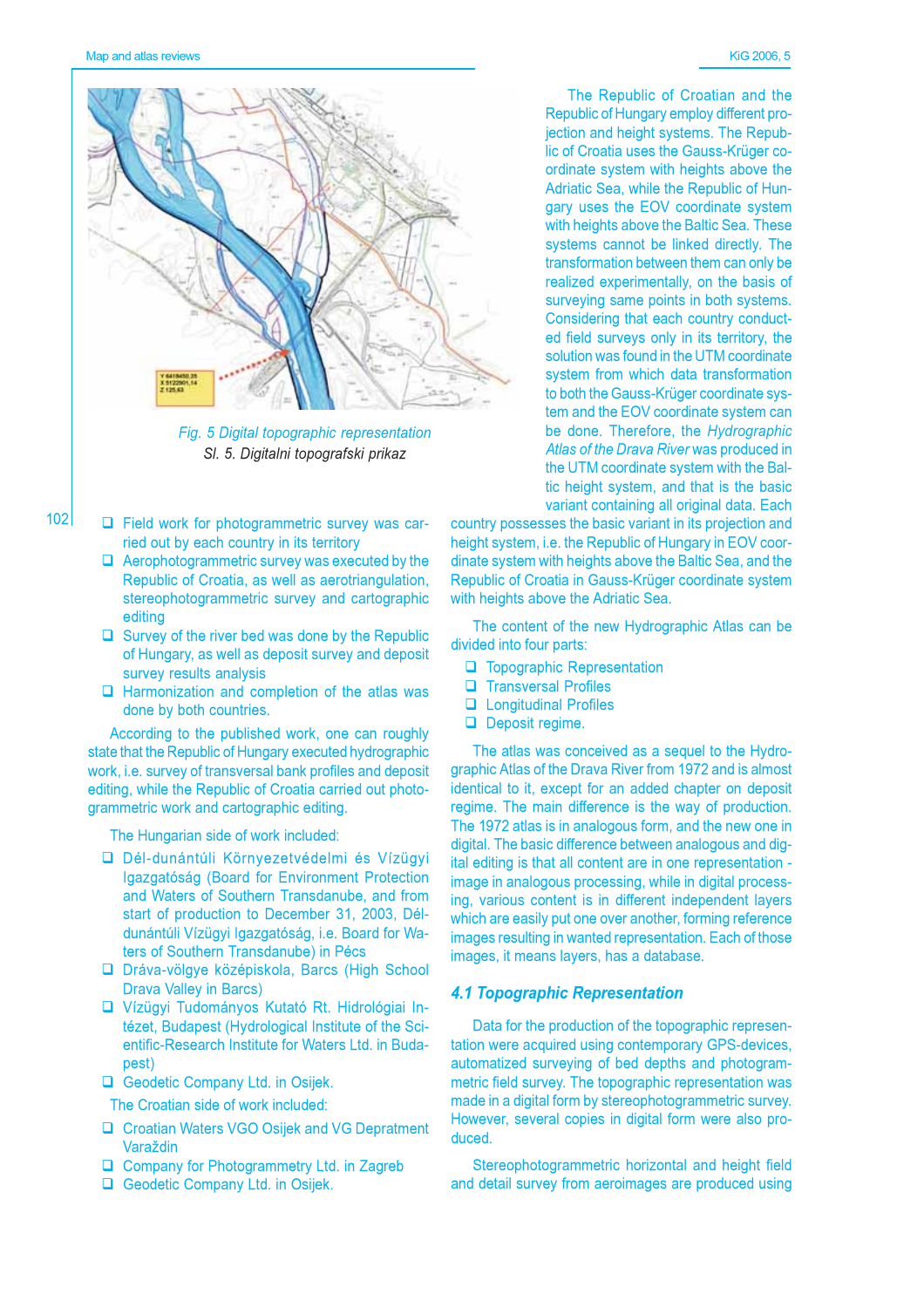Prikazi karata i atlasa

- Hidrološki zavod Znanstveno-istraživačkog instituta za vode d.d. u Budimpešti (Vízügyi Tudományos Kutató Rt. Hidrológiai Intézet. Budapest)
- □ Geodetski zavod d.d. u Osiieku.

U radovima Republike Hrvatske sudjelovali su:

- □ Hrvatske vode VGO Osijek i VG odsjek Varaždin
- $\Box$  Zavod za fotogrametriju d.d. u Zagrebu
- Geodetski zavod d.d. u Osijeku.

Republika Hrvatska i Republika Mađarska koriste različite projekcijske i visinske sustave. Republika Hrvatska Gauss-Krügerov koordinatni sustav s visinama nad Jadranskim morem, a Republika Mađarska koordinatni sustav EOV s visinama nad Baltičkim



Fig. 6 Digital terrain model and digital bed model in perspective, represented by a triangle scheme (TIN - triangular irregular network) SI. 6. Digitalni model terena i digitalni model korita prikazani u perspektivi, shemom trokuta

morem. Ti sustavi ne mogu se direktno povezati nego se transformacija između tih sustava može realizirati samo eksperimentalno, na temelju mjerenja istih točaka u oba sustava. Budući da je svaka država obavljala terenska mjerenja samo na svojem teritoriju, rješenje je pronađeno u koordinatnom sustavu UTM-a iz kojeg se može obaviti transformacija podataka i u Gauss-Krügerov koordinatni sustav i u koordinatni sustav EOV. Zato je Hidrografski atlas rijeke Drave izrađen u koordinatnom sustavu UTMa s Baltičkim visinskim sustavom, te je to osnovna varijanta koja sadržava sve izvorne podatke. Svaka država posjeduje osnovnu varijantu i u svom projekcijskom i visinskom sustavu, tj. Republika Mađarska u koordinatnom sustavu EOV s visinama nad Baltičkim morem, a Republika Hrvatska u Gauss-Krügerovom koordinatnom sustavu s visinama nad Jadranskim morem

Sadržaj novog Hidrografskog atlasa može se podijeliti na 4 dijela, odnosno cjeline:

- $\Box$  Topografski prikaz
- Poprečni profili
- Uzdužni profil
- $\Box$  Režim nanosa.

Taj je atlas izrađen kao nastavak Hidrografskog atlasa rijeke Drave iz 1972. te mu je po sadržaju gotovo identičan, osim što je dodano poglavlje o režimu nanosa. Ali glavna razlika je u načinu izrade. Atlas iz 1972. godine je u analognom obliku, a ovaj novi u digitalnom. Osnovna razlika između analogne i digitalne obrade je u tome, da su kod analogne obrade svi sadržaji u jednom prikazuslici, dok su kod digitalne obrade, različiti sadržaji u različitim samostalnim slojevima koji se lako slažu jedni preko drugih kao referentne slike dajući željeni prikaz. Svaka ta slika, odnosno sloj ima formiranu bazu podataka.

#### 4.1. Topografski prikaz

Podaci za izradu topografskog prikaza dobiveni su upotrebom suvremenih GPS-uređaja, automatiziranim miereniem dubina korita i fotogrametrijskom izmierom terena. Topografski prikaz izrađen je u digitalnom obliku stereofotogrametrijskom izmjerom. Međutim, načinjeno je i par primjeraka u analognom obliku.

Stereofotogrametrijska horizontalna i visinska izmiera terena i detalia iz aerosnimaka izvršena je na stereoinstrumentima. Točnost stereofotogrametrijske izmjere terena koja je bila zahtjevana za atlas, u visinskom smislu ie ±20 cm. a u horizontalnom ±10 cm.

Analogni prikazi dobiveni su kartografskom obradom crteža, programom MicroStation. Kartografska obrada je izvršena u skladu s općenitim Kartografskim ključem koji je dopunjen znakovima za označavanje u hidrografiji.

Analogni topografski prikaz izrađen je u mjerilu 1:10 000 (slika 4). Svi sadržaji koji su na njemu prikazani kao što su: korito, slojnice, vodograđevine, položaj poprečnih profila, državna granica itd. su u jednom prikazu (slici) i on je nepromjenljiv.

Kod digitalne obrade podaci su tematski grupirani u slojeve, a svakom sloju se pridružuje baza podataka koja se može proširivati i dopunjavati različitim informacijama. Oformljen je veći broj samostalnih slojeva koji su raspoređeni u 12 datoteka:

- $\Box$  drava situacija
- $\Box$  profili situacija
- $\Box$  toponimi-situacija
- $\Box$  državna-granica
- $\Box$  šrafura-vode
- $\Box$  geodetske točke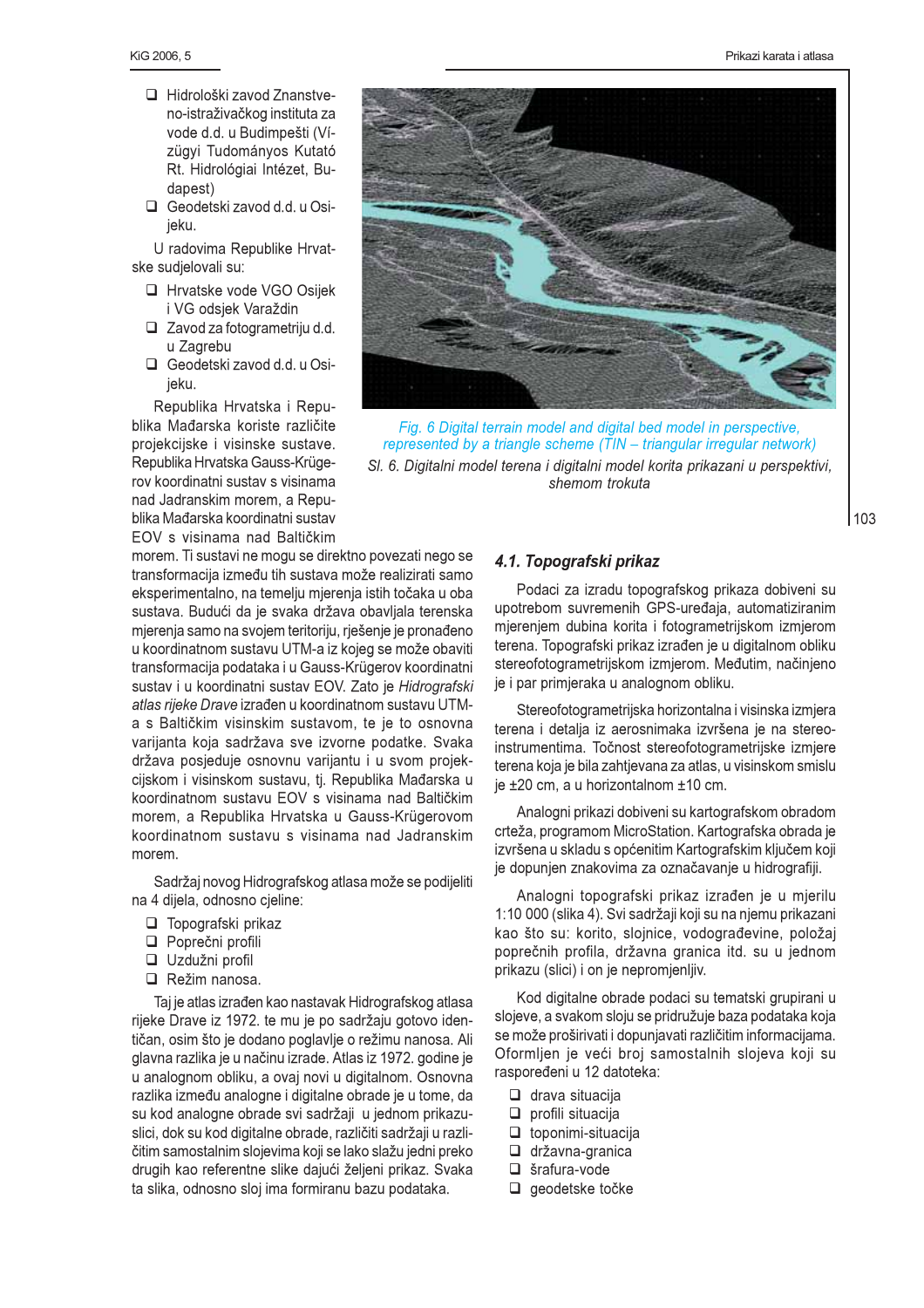

Fig. 7 Digital bed model in perspective, represented by a triangle scheme (TIN - triangular irregular network)

SI. 7. Digitalni model korita prikazan u perspektivi, shemom trokuta

stereoinstruments. The accuracy of stereophotogrammetric survey that was required for the atlas is  $\pm 20$  cm in the height direction, and ±10 cm in horizontal sense.

Analogous representations were done using cartographic image editing, with the Microstation program. The cartographic editing was carried out according to the general Cartographic key, which was supplemented by symbols for marking in hydrography.

The analogous topographic representation was produced at the scale of 1:10 000 (Fig. 4). All content represented on it, such as: bed, contour lines, water structures, position of transversal profiles, state border, etc. are in one representation (image), which is invariable.

In digital editing, data are thematically grouped into layers, with each layer getting a database that can be extended and supplemented by various information. A number of independent layers were established, grouped into 12 files:

- $\Box$  drava situacija
- $\Box$  profili situacija
- $\Box$  toponimi-situacija
- $\Box$  državna-granica
- $\Box$  šrafura-vode
- $\Box$  geodetske točke
- $\Box$  staro-korito
- $\Box$  legenda
- $\Box$  dmr-kopno
- $\Box$  dmr-korito
- $\Box$  profili-nacrt
- $\Box$  drava izohipse.

Such a way of saving data allows a combination of representation of various data layers, which enables the production of various spatial analyses, that is the interaction of heterogeneous data. Every detail is in 3D-format. which means that every line and point in the image has its coordinates X, Y and Z (Fig. 5).

Heights data can be represented by contour lines and by a scheme of triangles in perspective representation. Data for the digital terrain model were acquired by stereophotogrammetric survey using a regular network of height points at every 25 m. The digital terrain model can be linked with a digital bed model (Fig. 6).

#### **4.2 Transversal profiles**

The bed of the Drava River was surveyed using the profile system (every 50 m) and in places of main registry profiles according to data from the previous atlas. Surveying the bottom of the bed was conducted using hydrographic acoustic echo-sounder mounted to a surveying boat, with the density of surveyed points of 2-5 m.

Orientation of the ship was done using GPS-devices, and measured data were edited by the Marimatech Masterchart software. A total of 2850 profiles were surveyed. A digital bed model was produced from data acquired in such a way. It is presented in perspective by a scheme of triangles (Fig. 7).

River sections of registry profiles were drawn from the digital bed model. These registry profiles are at positions identical to those in the old Hydrographic Atlas of the Drava River, although the existence of a digital model enables the production of a profile at an arbitrary location.

River sections of registry (EP/VO) profiles (Fig. 8) were drawn at the scale of 1:2000 for distances and 1:200 for heights, and the image also contains:

- $\Box$  Mark and position of the profile
- $\Box$  Bed in profile
- □ Standard flood water level and
- □ "0" water level from 1968.



of 1:2000 for lengths and 1:200 for heights

SI. 8. Riječni dio evidencijskog (EP/VO) 147 profila izrađen u mjerilu 1:2000 za duljine i 1:200 za visine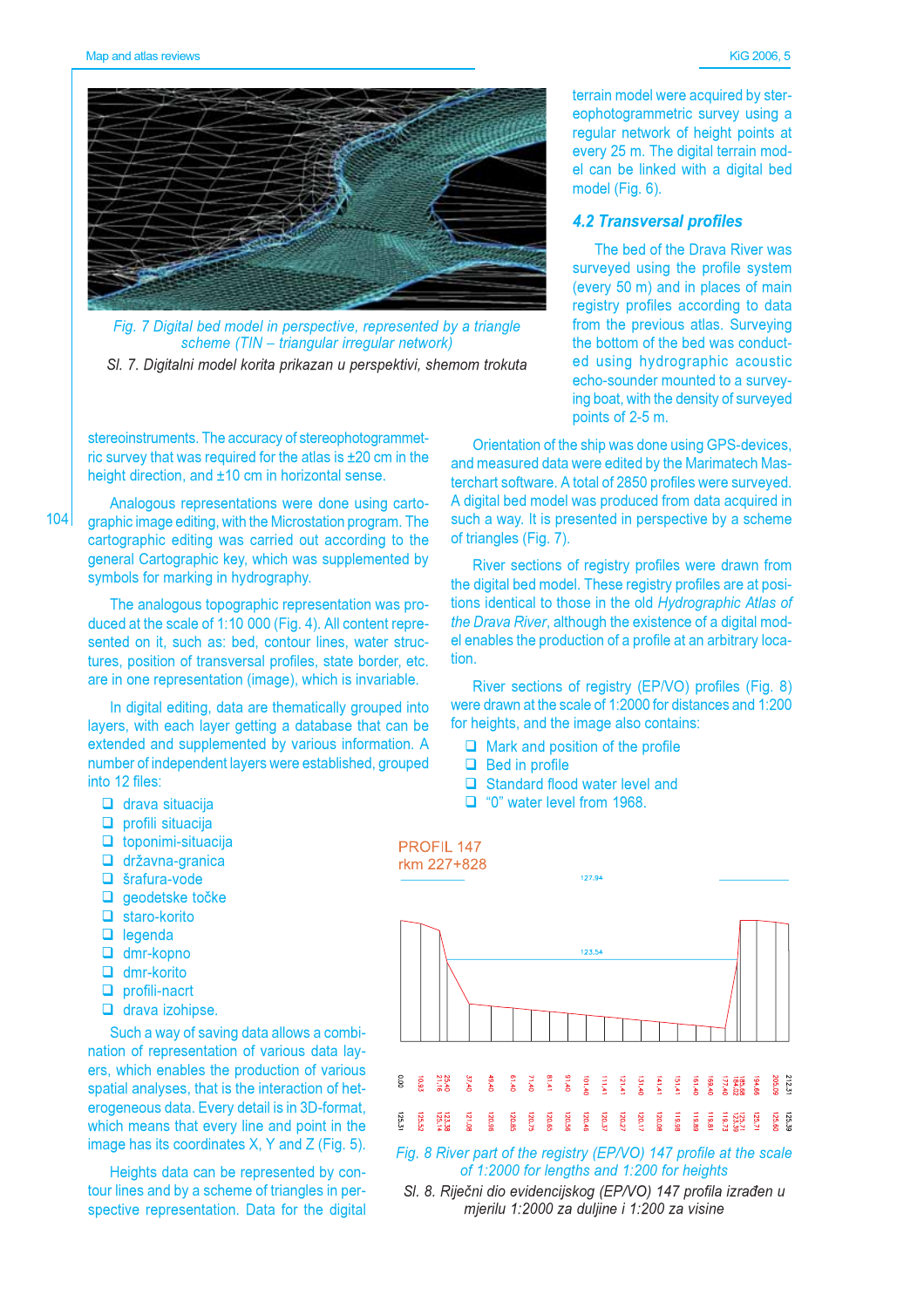- $\Box$  staro-korito  $\Box$  legenda
- $\Box$  dmr-kopno
- $\Box$  dmr-korito
- $\Box$  profili-nacrt
- $\Box$  drava izohipse.

Takav način spremanja podataka dozvoljava kombiniranje prikaza raznih slojeva podataka, što omogućava izradu različitih prostornih analiza, odnosno interakciju raznorodnih podataka. Svaki detali je u 3D-formatu, što znači da svaka linija i točka na slici ima izvorne koordinate X, Y i Z (slika 5).

Visinski podatci o terenu mogu se prikazati osim izolinijama i u perspektivnom prikazu shemom trokuta. Podaci za digitalni model terena prikupljeni su stereofotogrametrijskom izmjerom terena, pravilnom mrežom visinskih točaka svakih 25 m. Digitalnom modelu terena možemo pridružiti digitalni model korita (slika 6).

## 4.2. Poprečni profili

Korito rijeke Drave snimano je sistemom profila svakih 50 m i na mjestima glavnih evidencijskih profila prema podacima iz prijašnjeg atlasa. Snimanje dna korita obavljeno je s pomoću hidrografskog akustičkog dubinomjera montiranog na brod za mjerenje, s gustoćom mjerenih točaka 2-5 m.

Orijentacija broda obavljena je GPS-uređajima, a izmjereni podatci obrađeni su softverom Marimatech Masterchart. Snimljeno je ukupno 2850 profila. Iz tako dobivenih podataka izrađen je digitalni model korita, prikazan u perspektivi shemom trokuta (slika 7).

Iz digitalnog modela korita nacrtani su riječni dijelovi evidencijskih profila. Ti evidencijski profili nalaze se na identičnim mjestima kao i u starom Hidrografskom atlasu rijeke Drave iako postojanje digitalnog modela omogućava da se izradi presjek (profil) na proizvoljnoj lokaciji.

Riječni dijelovi evidencijskih (EP/VO) profila (slika 8) nacrtani su u mjerilu 1:2000 za dužine i 1:200 za visine, a crtež još sadržava:

- □ Oznaku i stacionažu profila
- $\Box$  Korito u profilu
- Razinu mjerodavne poplavne vode i
- □ "0" razinu vode iz 1968. godine.

Riječnim dijelovima evidencijskih profila dodane su točke evidencijskih profila na kopnu, izravno fotogrametrijski očitane u modelu, na približnom razmacima od 10 m, i protežu se od ruba snimljenog područja na lijevoj obali do ruba snimljenog područja na desnoj obali. Također su prikazane "0" razina vode i razina mjerodavne poplavne vode (slika 8).

Upravo zbog točaka evidencijskih profila koje su se očitavale izavno u modelu zahtjevana je spomenuta točnost izrade atlasa. Aerofotogrametrijsko snimanje za tu točnost omogućuje izradu topografskog prikaza u







mjerilu 1:2500, ali bi to znatno poskupjelo izradu atlasa, pa se od toga odustalo.

#### 4.3. Uzdužni profil

Uzdužni profil izrađen je iz digitalnog modela korita. Kao osnova poslužio je uzdužni profil iz starog Hidrografskog atlasa i iz kojega je preuzeta stacionaža. Budući da je uzdužni profil iz ovoga novog atlasa, dužinski vezan na stacionažu iz starog atlasa, a sadašnje korito ne odgovara toj stacionaži, kod obrade uzdužnog profila morale su se napraviti linearne korekcije svih duljina. To vrijedi i za uzdužni profil dna korita koji spaja najdublje točke korita (talveg) kao i za uzdužne profile obala i nasipa.

Uzdužni profil rijeke Drave izrađen u mjerilu 1:100 000 za duljine i 1:100 za visine (slika 9).

Na uzdužnom profilu prikazani su:

- $\Box$  stacionaža
- $\Box$  miesta evidencijskih profila
- $\Box$  lijeva i desna obala
- $\Box$  dno korita u matici rijeke (talveg)
- pritoci na lijevoj i desnoj obali
- $\Box$  nasipi za obranu od poplave na lijevoj i desnoj obali
- $\Box$  mostovi i vodomieri
- $\Box$  osnovna razina vode iz 1968. godine
- □ razina vode za regulaciju koja je za 1,5 m viša od osnovne i
- $\Box$  mjerodavna poplavna razina vode.

#### 4.4. Režim nanosa

Pronošenje nanosa jedna je od osnovnih svojstava prirodnih vodotoka. Kod aluvijalnih vodotoka kao što je rijeka Drava, pronos nanosa je u izravnoj vezi s morfološkim procesom formiranja korita. Izučavanje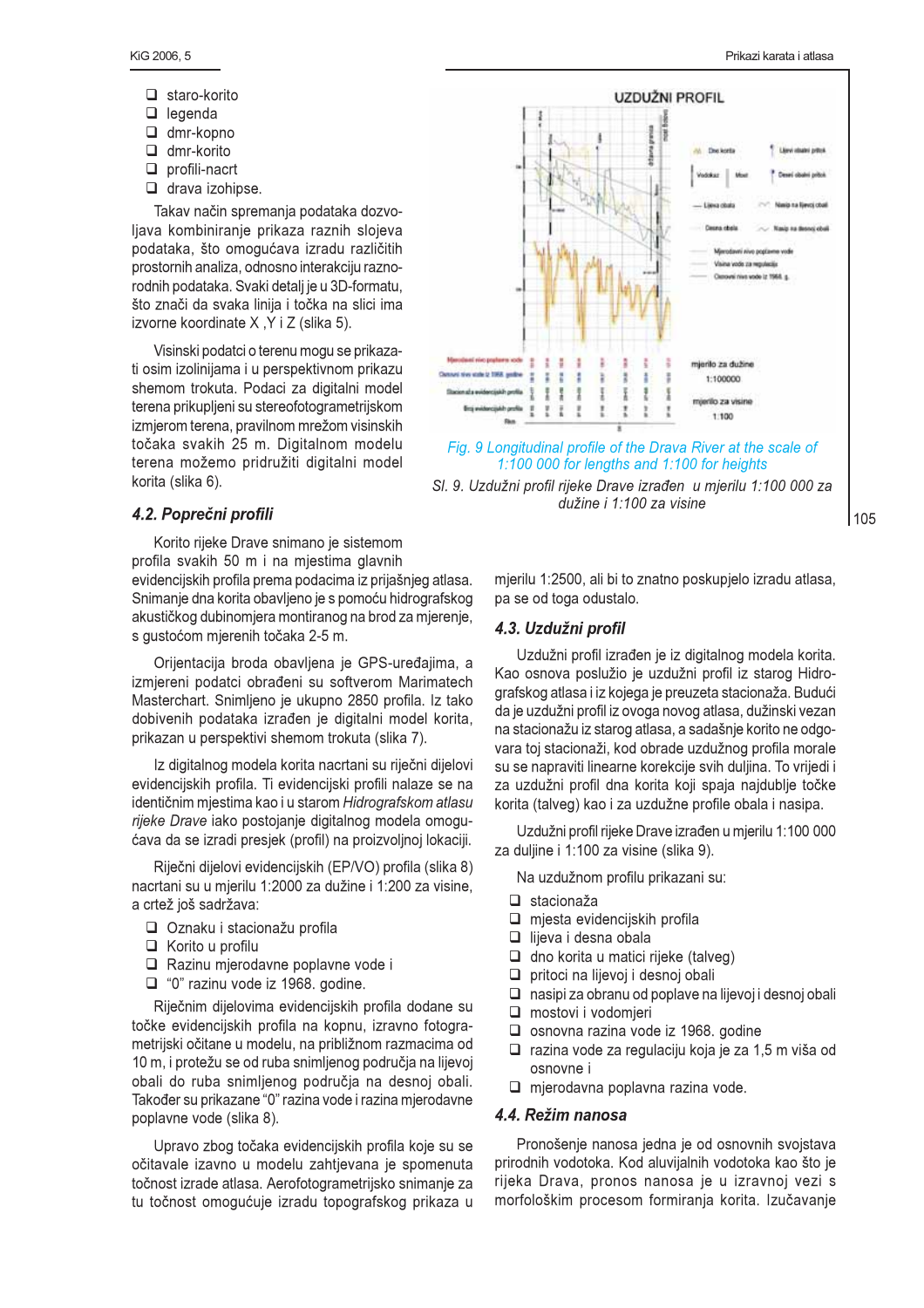

Fig. 10 Graphic representation of annual bed load transport SI. 10. Grafički prikaz pronosa godišnje mase vučenog nanosa

 $106$ 

Points of registry profiles on land were added to river sections of registry profiles, read off directly photogrammetrically in the model, at intervals of approximately 10 m, and they extend from the edge of surveyed area on the left coast to the edge of the surveyed area on the right coast. Also represented are the "0" water level and the standard flood water level (Fig. 8).

Due to profile registry points, which were read off directly in the model, the mentioned accuracy of atlas production was required. Aerophotogrammetric survey for that accuracy enables the production of a topographic representation at the scale of 1:2500, but that would make the atlas production significantly more expensive, so it was decided against.



Fig. 11 Topographic representation on the basis of digital orthophoto

SI, 11. Topografski prikaz na podlozi digitalnog ortofota

#### **4.3 Longitudinal profile**

The longitudinal profile was made from the digital bed model. The longitudinal profile from the old Hydrographic Atlas was used as a basis, and the chainages were also taken from it. Considering the facts that the longitudinal profile from this new atlas is linked to the chainages of the old atlas, and that the current bed does not correspond to those chainages, linear corrections of all distances had to be made during the editing of the longitudinal profile. This is also true for the longitudinal profile of the bed bottom that connects the deepest points of the bed (thalweg), and for longitudinal profiles of coasts and the dam.

The longitudinal profile of the Drava River produced at the scale of 1:100 000 for distances and 1:100 for heights (Fig.  $9)$ .

The longitudinal profile represents:

- $\Box$  chainages
- $\Box$  positions of registry profiles
- $\Box$  left and right coast
- $\Box$  bed bottom in the main flow (thalwed)
- $\Box$  affluents on the left and right coast
- $\Box$  flood defence dams on left and right coast
- $\Box$  bridges and water-gauges
- $\Box$  basic water level from 1968
- $\Box$  water level for regulation, which is 1,5 m higher than the basic water level and
- $\Box$  standard flood water level.

#### **4.4 Deposit regime**

Deposit spreading is one of the basic characteristics of natural waterflows. Alluvial waterflows such as the Drava River, deposit spreading is directly related to the morphological process of bed forming. Researching the deposit regime is mostly based on surveying of suspended load and bed load transport.

For the analysis of suspended load and bed load deposit, alongside two survey profiles established earlier, Drava-Barcs, i.e. Terezino Polje rkm 152,7 and Drava-Drávaszabolcs, i.e. Donji Miholjac rkm 77,7, two more were established: Drava-Botovo rkm 227,2 and Drava-Bélavár, i.e. Novo Virje rkm 198,7; therefore, surveys were done using four listed profiles, precisely:

- In 1998, 3 survey series
- In 1999, 1 survey series
- In 2000, 3 survey series and
- $\Box$  In 2003, 3 survey series.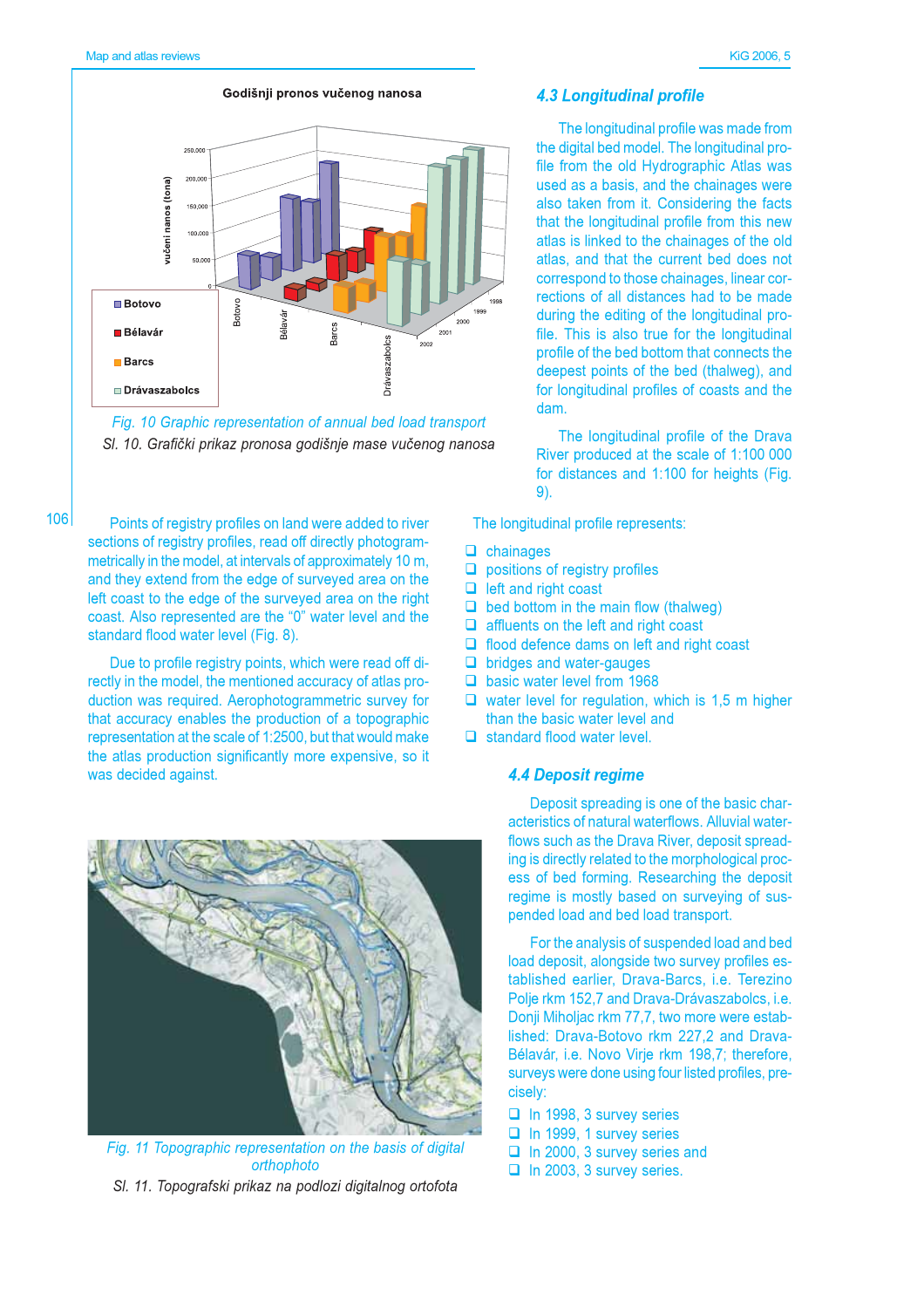režima nanosa temelji se uglavnom na miereniima pronosa lebdećeg i vučenog nanosa.

Za analizu vučenog i lebdećeg nanosa uz dva ranije uspostavljena mjerna profila Drava-Barcs, tj. Terezimo Polje rkm 152,7 i Drava-Drávaszabolcs, tj. Donji Miholjac rkm 77,7, uspostavljena su još dva: Drava-Botovo rkm 227,2 i Drava-Bélavár, tj. Novo Virje rkm 198,7, tako da su mjerenja rađena u četiri navedena profila i to:

- □ 1998. godine 3 serije mjerenja
- □ 1999. godine 1 serija mjerenja
- $\Box$  2000. godine 3 serije mjerenja i
- 2003. godine 3 serije mjerenja.

Za svaki mjerni profil grafički je prikazana ovisnost lebdećeg i vučenog nanosa o protoci uzevši u obzir i hrvatska i mađarska mjerenja od 1991. do 2003. godine.

Godišnja masa nanosa kako

lebdećeg tako i vučenog dobije se na temelju količine nanosa utvrđene serijom mjerenja tokom godine i veličine godišnje protoke (slika 10).

Pri snimanju poprečnih profila cijele dionice rijeke Drave koja je obuhvaćena Hidrografskim atlasom u profilima sa stacionažom cijelog riječnog kilometra, uziman je uzorak materijala korita na pet mjesta pomoću zvona za vađenje. Na temelju obrade uzoraka izrađen je dijagram prosječnih promjera zrnaca uzduž rijeke Drave.

# 5. Mogućnosti upotrebe digitalnih podataka Hidrografskog atlasa rijeke Drave

Budući da je novi Hidrografski atlas rijeke Drave u digitalnom obliku, uvijek će se moći mijenjati i nadopunjavati, te na različite načine prikazivati i upotrebljavati. Obrada i mogućnosti upotrebe njegovih digitalnih podataka zapravo su neslućene i ovise o vrstama programskih paketa kojima trenutačno raspolažemo, a danas ne možemo ni slutiti kakve će biti mogućnosti za par godina.

Republika Hrvatska samostalno je izradila dio Hidrografskog atlasa za dionicu rijeke Drave koja nije bila obuhvaćena zajedničkim radovima i uklopila ga u zajednički atlas. To je dionica koja obuhvaća područje na kojem rijeka Drava teče samo kroz teritorij Republike Hrvatske, tako da atlas sada pokriva cijeli tok rijeke Drave od Donjeg Miholjca do ušća rijeke Mure



u Dravu, odnosno duljinu toka od 166,5 rkm i pokriva površinu od 27 000 ha.

Za potpuniju informaciju o prostoru, hrvatska strana je samostalno izradila za cijelu dionicu atlasa i DOF digitalni ortofoto. DOF je izrađen u crno-bijeloj tehnici i u mjerilu 1:10 000 i daje iznimno mnogo slikovnih podataka o smještaju različitih sadržaja (šume, polja, vode, ...) u prostoru, a posebno u kombinaciji s topografskim prikazom (slika 11).



Fig. 13 Representation of the Drava riverbed on the basis of digital orthophoto

SI. 13. Prikaz korita rijeke Drave s vodograđevinama na podlozi digitalnog ortofota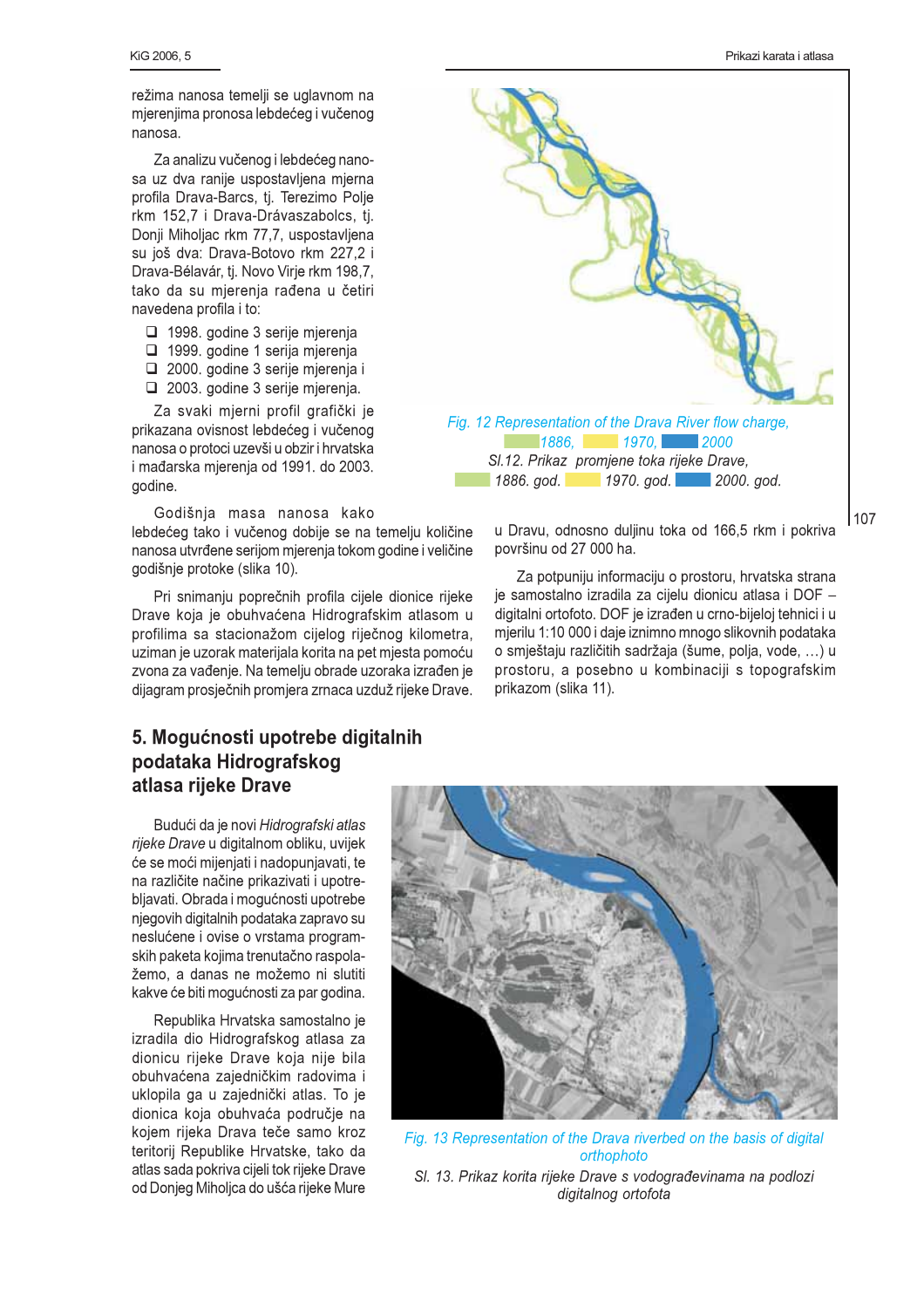

Fig. 14 Topologically processed data SI. 14. Topološki obrađeni podaci

For each survey profile, there is a graphical representation of the relation between suspended load and bed load and flow discharge, taking into consideration Croatian and Hungarian surveys from 1991 to 2003.

The annual deposit mass of suspended load or bed load is determined on the basis of deposit size determined by a series of surveys during the year and the size of annual flow discharge (Fig. 10).

A sample of bed materials was taken in five places with the help of a sampling bell for the purposes of surveying transversal profiles of the whole section of the Drava River encompassed by the Hydrographic Atlas in profiles with the chainages of a whole river kilometre. A diagram of average granule diameters alongside the Drava River was produced on the basis of sample analyses.

# 5 Possibilities of using digital data of the Hydrographic Atlas of the Drava **River**

Considering that the new Hydrographic Atlas of the Drava River is in digital form, it will always to be possible to change and supplement it, as well as represent it and use it in different ways. Editing and the possibilities of using its digital data are actually undreamed-of and are related to types of program packages currently at our disposal, and today we cannot even imagine what its possibilities are going to be in several years.

The Republic of Croatia independently produced part of the Hydrographic Atlas for the section of the Drava River that was not encompassed by mutual work and incorporated it into the atlas. This is the section that encompasses the area where Drava flows only through the territory of the Republic of Croatia. Therefore, the atlas now covers the whole flow of the Drava River from Donji Miholiac to the mouth of Mura into Drava, in other words, flow length of 166,5 rkm and covers an area of 27 000 ha.

For more complete information about the area, the Croatian side independently produced DOF - digital orthophoto, for the whole section of the atlas. The DOF was produced in black and white and at the scale of 1:10 000 and provides many image data about the position of various content in space (forests, plains, waters, ...), and especially in combination with topographic representation (Fig. 11).

Certain content, e.g. the bed, water structures, forests, etc. can be singled out and represented independ-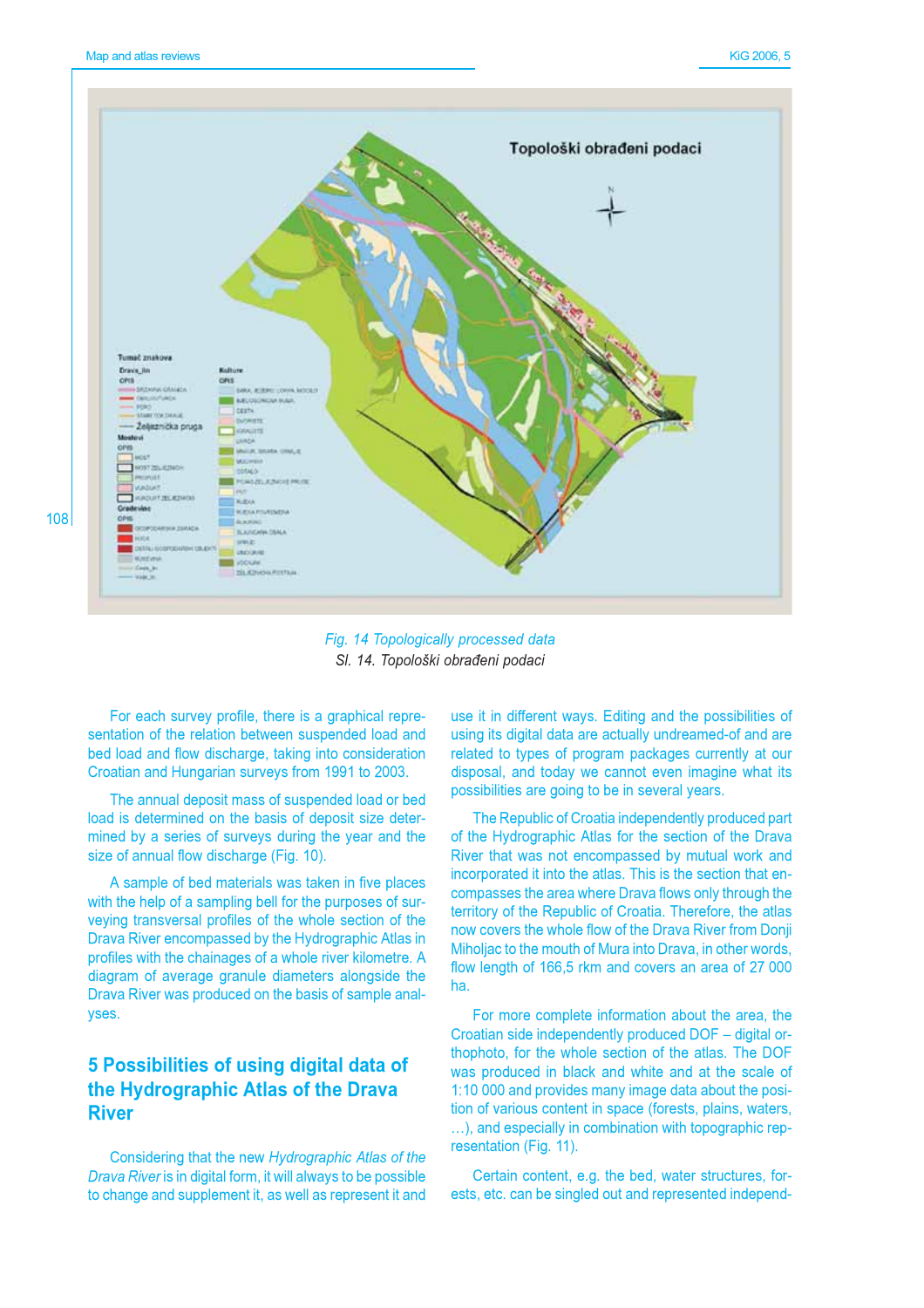

Fig. 15 Water level in the bed at water level at the Botovo +50 water-gauge SI. 15. Razina vode u koritu kod nivoa vode na vodomieru Botovo +50

Određeni sadržaji, npr. korito, vodograđevine, šume itd. mogu se posebno izdvojiti i samostalno prikazati uključivanjem ili isključivanjem pojedinih samostalnih slika, odnosno slojeva, a njihovim preklapanjem mogu se uočiti nastale promjene i obavljati različite analize prostora. Npr. preklapanjem korita rijeke Drave iz 1886., 1970. i 2000. godine uočava se promjena toka rijeke u tom razdoblju (slika 12).

Za isto područje, a u svrhu katastra vodograđevina prikazani su korito i vodograđevine te ako tu sliku nadopunimo DOF-om. dobijemo vrlo točnu i pouzdanu informaciju o mjestu i položaju vodograđevina u prostoru (slika 13).

Digitalni podaci mogu se topološki obraditi. Topološka obrada u našem slučaju je dodavanje kodova zatvorenim površinama poligona istog sadržaja. Ti se poligoni mogu prikazati raznim bojama. U lijevom donjem kutu nalaze se tumač znakova i opis kultura. Svaki znak i kultura prikazani su kao poligon različitom bojom (slika 14).

Digitalni podaci mogu se obraditi tako da se prikaže punjenje korita i inundacije vodom za svaki željeni nivo, npr. vodomjer Botovo +50 i +460 (slika 15 i 16).

### 6. Zaključak

Novi Hidrografski atlas rijeke Drave izrađen je kao nastavak Hidrografskog atlasa rijeke Drave iz 1972. godine te mu je po sadržaju gotovo identičan, osim što su mu dodani poglavlje o režimu nanosa i digitalni ortofoto. Izrađen je najnovijom tehnologijom i u digitalnom je obliku te koncipiran na takav način nikad nije dovršen - uvijek će se moći mijenjati i nadopunjavati, te na različite načine prikazivati i upotrebljavti. Obrada i mogućnosti upotrebe digitalnih podataka atlasa ovise o vrstama programskih paketa kojima raspolažemo, a vrlo je vjerojatno da će se razvoj nastaviti i da će uskoro biti moguća upotreba tih podataka na načine koji danas još nisu mogući.

Odatle slijedi da nam predstoji ponajprije prikupljanje različitih podataka i popunjavanje predviđenih baza podataka. Istodobno, potrebno je stalno pratiti sve vrste promjena u prostoru koji obuhvaća izrađeni atlas, registrirati ih i odgovarajuće ažurirati prostorne podatke u slojevima, kao i atributne podatke u bazama podataka.

Franjo Prevedan, dipl. ing. geod. Hrvatske vode Zagreb, Vodnogospodarski odsjek Varaždin koordinator Republike Hrvatske za izradu Hidrografskog atlasa rijeke Drave